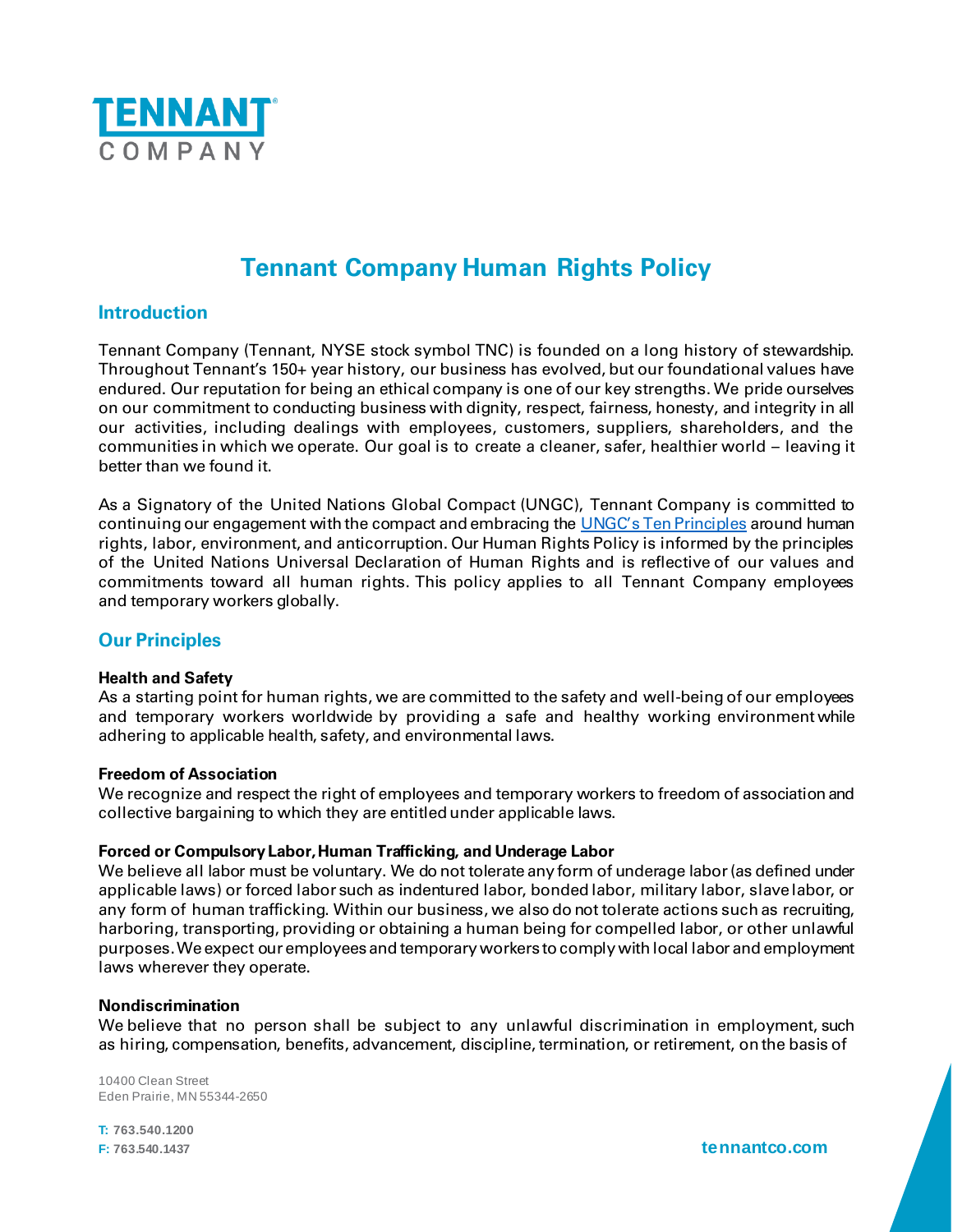

race, color,religion, sex, national origin, physical or mental disability, age, military service, pregnancy, sexual orientation, genetic information (including family medical history), marital status, gender identity or expression, parental status, political affiliation, or any other applicable prohibited basis.

## **Antibribery and Anticorruption**

We are committed to doing business through proper means and actions in compliance with the laws and regulations applicable to our global business. We have zero tolerance for any form of bribery or corruption in conducting our business.

#### **Working Conditions**

We recognize that compensating our employees and temporary workers and providing workers reasonable working hours are essential to meeting employees' and temporary workers' basic needs.As such, we pay employees and temporary workers at least the required minimum wage, provide legally mandated benefits, and adhere to all applicable working hours and overtime compensation laws.

#### **Respectful Workplace**

We value a respectful and cooperative working environment. We do not tolerate harassment, sexual harassment, bullying, or discrimination of any kind. Tennant prohibits harassment, discrimination, and other forms of retaliation against any individual who submits a report or assists in the investigation of a claim

# **Reporting Concerns**

We maintain a robust ethics and compliance reporting system. Our Ethics Hotline contact information and our Business Ethics Guide are available in multiple languages by accessing the Ethics portion of our [website.](https://www.tennantco.com/en_us/about-us/corporate-citizenship/ethics-and-business-conduct.html) Anonymous reporting is available, where allowed by law.

Concerns may also be reported by email at [corpcompliance@tennantco.com](mailto:corpcompliance@tennantco.com?subject=Human%20Rights%20Policy-%20Reporting%20Concern) or by writing to our General Counsel or Global Compliance Counsel at

Tennant Company 10400 Clean Street Eden Prairie, MN USA 55344-2650

## **Policy Education and Review**

#### **Education**

We educate our employees and temporary workers on the principles within this Human Rights Policy on a regular basis.

10400 Clean Street Eden Prairie, MN 55344-2650

**T: 763.540.1200**

**F: 763.540.1437 tennantco.com**